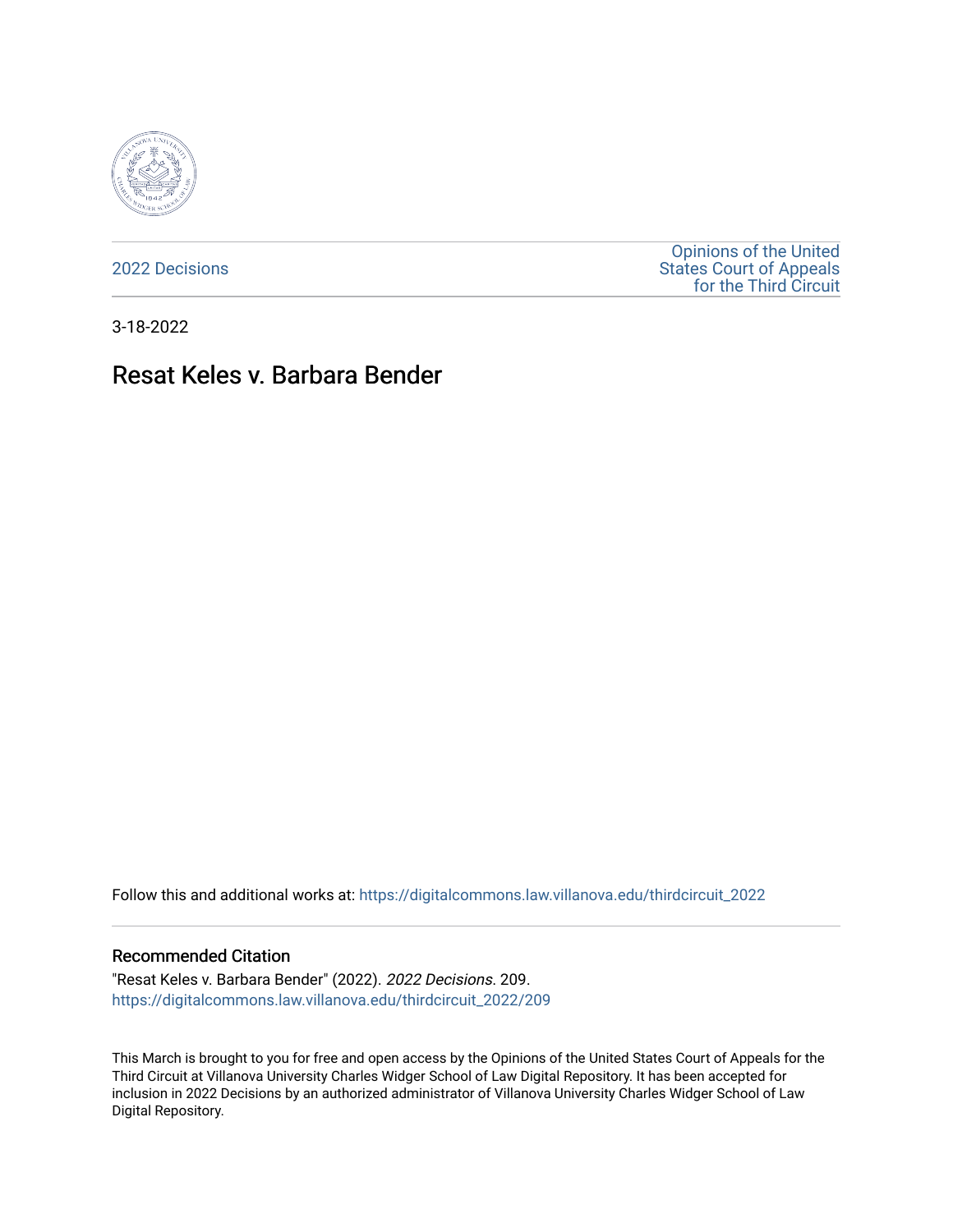### **NOT PRECEDENTIAL**

### UNITED STATES COURT OF APPEALS FOR THE THIRD CIRCUIT

\_\_\_\_\_\_\_\_\_\_\_\_\_

No. 21-1497 \_\_\_\_\_\_\_\_\_\_\_\_\_

#### RESAT KELES,

Appellant

v.

BARBARA E. BENDER; HUSAM NAJM; KAAN OZBAY; NENAD GUCUNSKI; GINA CULLARI; RICHARD BIRD; JEREMY J. KUKOR; ROBERT L. BARCHI; THE BOARD OF GOVERNORS/THE TRUSTEES OF RUTGERS, The State University of New Jersey

\_\_\_\_\_\_\_\_\_\_\_\_\_\_\_\_\_\_\_\_\_\_\_\_\_\_\_\_\_\_\_\_\_\_\_\_\_

On Appeal from the United States District Court for the District of New Jersey (District Court No. 2:17-cv-01299) District Court Judge: Kevin McNulty \_\_\_\_\_\_\_\_\_\_\_\_\_\_\_\_\_\_\_\_\_\_\_\_\_\_\_\_\_\_\_\_\_\_\_\_\_

Submitted Pursuant to Third Circuit LAR 34.1(a) February 11, 2022

(Filed: March 18, 2022)

Before: KRAUSE, SCIRICA, and RENDELL, *Circuit Judges*. \_\_\_\_\_\_\_\_\_

## $OPINION^*$ \_\_\_\_\_\_\_\_\_

<sup>\*</sup> This disposition is not an opinion of the full Court and pursuant to I.O.P. 5.7 does not constitute binding precedent.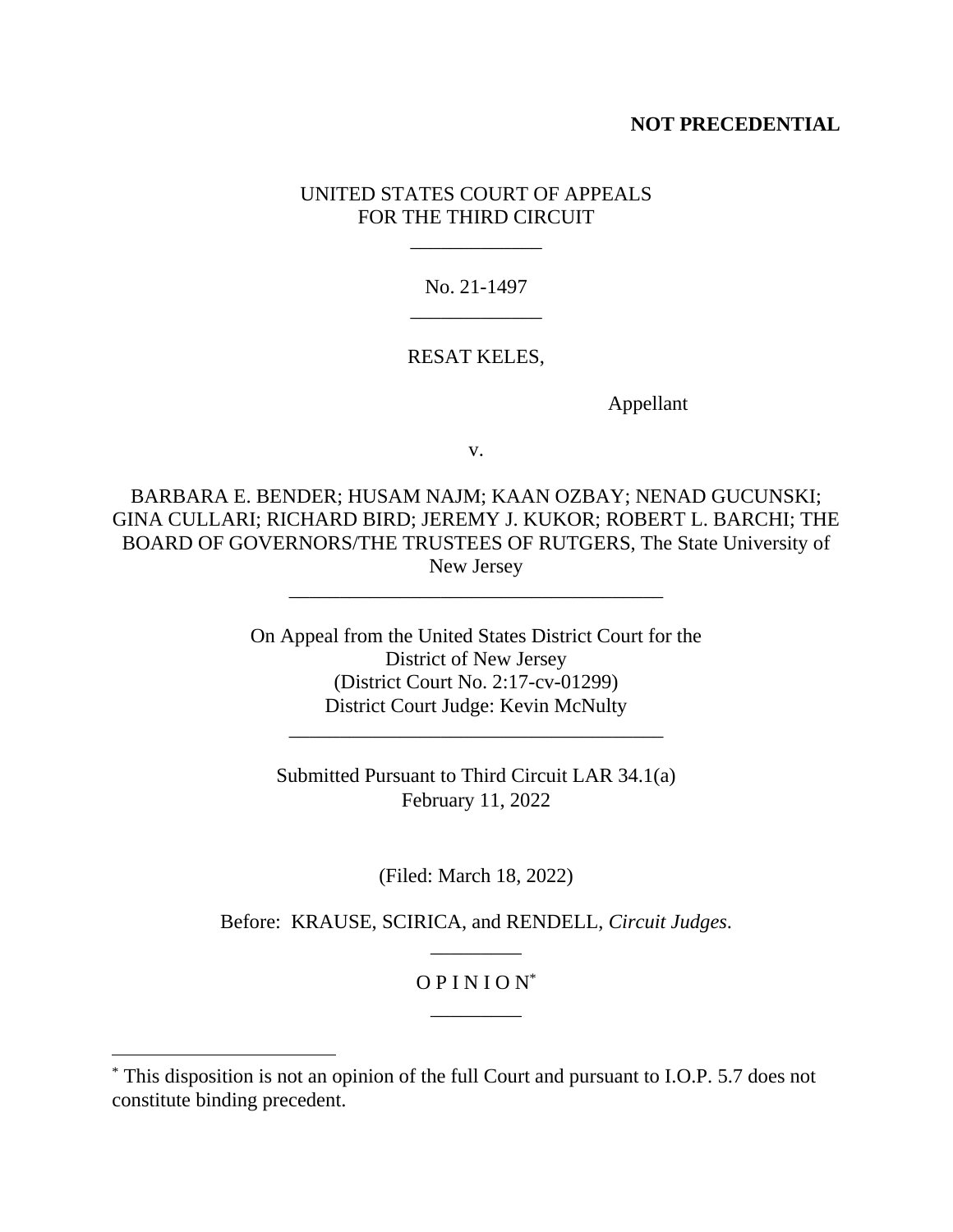#### **RENDELL**, *Circuit Judge*.

In May 2014, Resat Keles received a Master of Science in Transportation Engineering from the Department Civil and Environmental Engineering ("CEE Department") of Rutgers, the State University of New Jersey ("Rutgers" or the "University"). After his graduation, Rutgers informed Keles, who sought to continue his studies as a doctoral student, that he could no longer enroll in classes as he was no longer affiliated with the University. Keles sued Rutgers, raising several claims that stemmed from his ineligibility to continue his studies. The District Court granted summary judgment in favor of Rutgers. We discern no error in the District Court's analysis, and we will therefore affirm.

#### I.

In 2008, Keles applied for admission into Rutgers's CEE Department's graduate program as a Ph.D. student. He received his certificate of admission for Rutgers's 2009 spring term, which confirmed that he had been admitted as a Ph.D. student. Keles, however, never enrolled in classes that term. Consequently, his offer of admission lapsed, and Rutgers required Keles to reapply. After discussing the matter with his prospective advisor, Keles reapplied and was admitted as a M.S. student for the University's 2009 fall term.<sup>1</sup> Working under the supervision of various professors over the course of his studies, Keles received his M.S. degree in May 2014.

<sup>&</sup>lt;sup>1</sup> Keles contends that he was admitted to the "M.S./Ph[.]D. Program Track." Appellant's Opening Br. 17. Although his communications with Rutgers suggest that he was pursuing a "doctoral track masters," R368, the CEE Department does not distinguish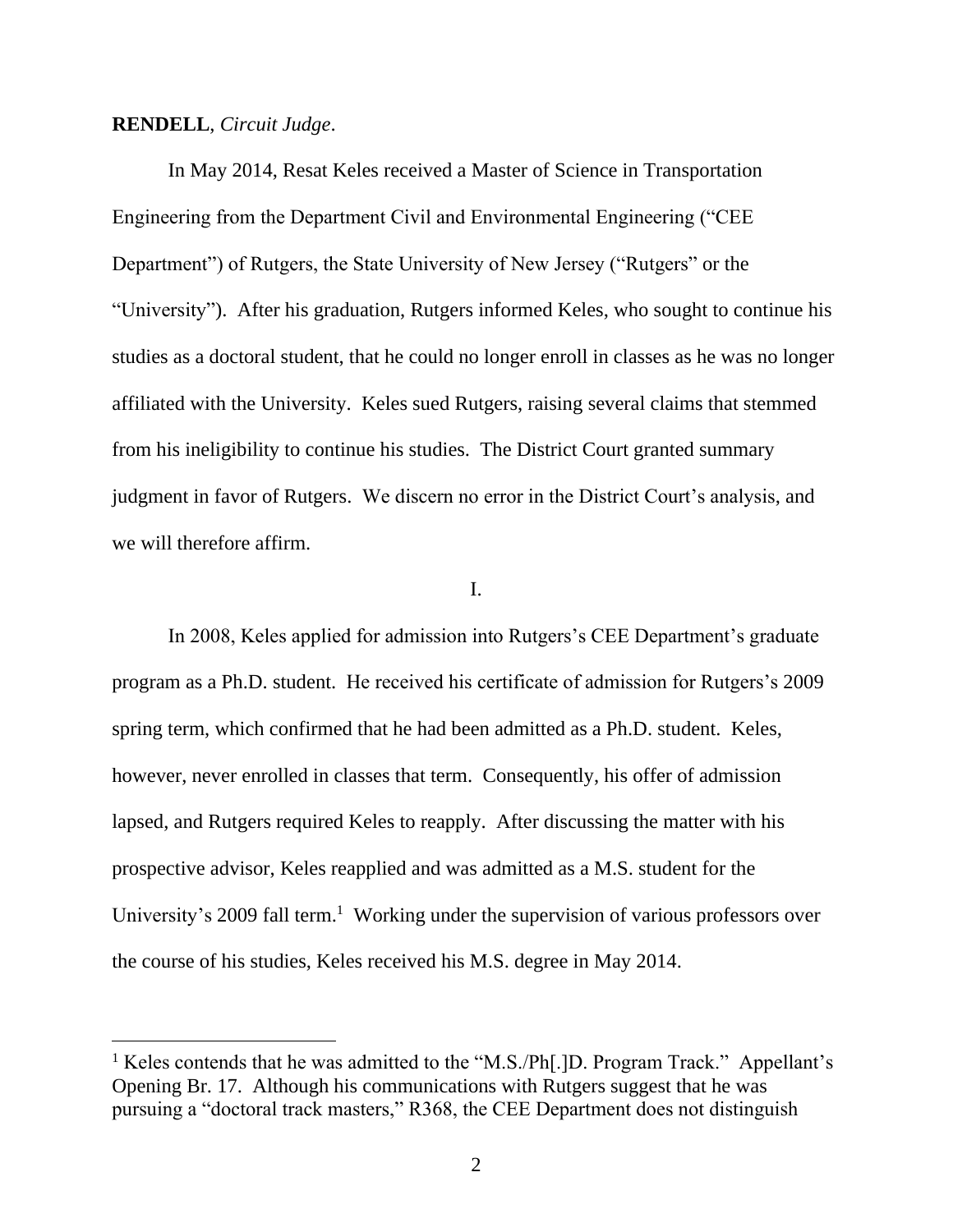While pursuing this degree, Keles expressed his interest in continuing his studies as a Ph.D. student within the CEE Department. To continue their studies as Ph.D. students, M.S. students in the CEE Department must satisfy several prerequisites, including submitting a "Change-in-Status" form. The CEE Department's handbook informs that such students "should file an application with the graduate director," and that these students' "M.S. committee[s] will review the application and make a recommendation to the graduate director for approval." R157; R327 (same). The CEE Department required that M.S. students identify advisors and describe their research plans in their Change-in-Status forms as an initial step.

At the end of the M.S. program, Keles submitted an incomplete Change-in-Status form. The CEE Department's Graduate Program Director, Professor Husam Najm, informed Keles that, to enter the Ph.D. program, he would need to complete the form, which he could do by identifying an advisor or describing his research plan. Keles, however, disputed that he needed to submit a completed Change-in-Status form due to his claimed enrollment as an M.S.-Ph.D. student. Members of the CEE Department and the University's administration informed him that he needed to satisfy the admission prerequisites to continue his studies. Keles neither found an advisor nor submitted a completed Change-in-Status form. Consequently, he was not admitted to the Ph.D. program.

between terminal and Ph.D.-bound M.S. students in terms of the requirements that a student must fulfill to proceed to the Ph.D. program.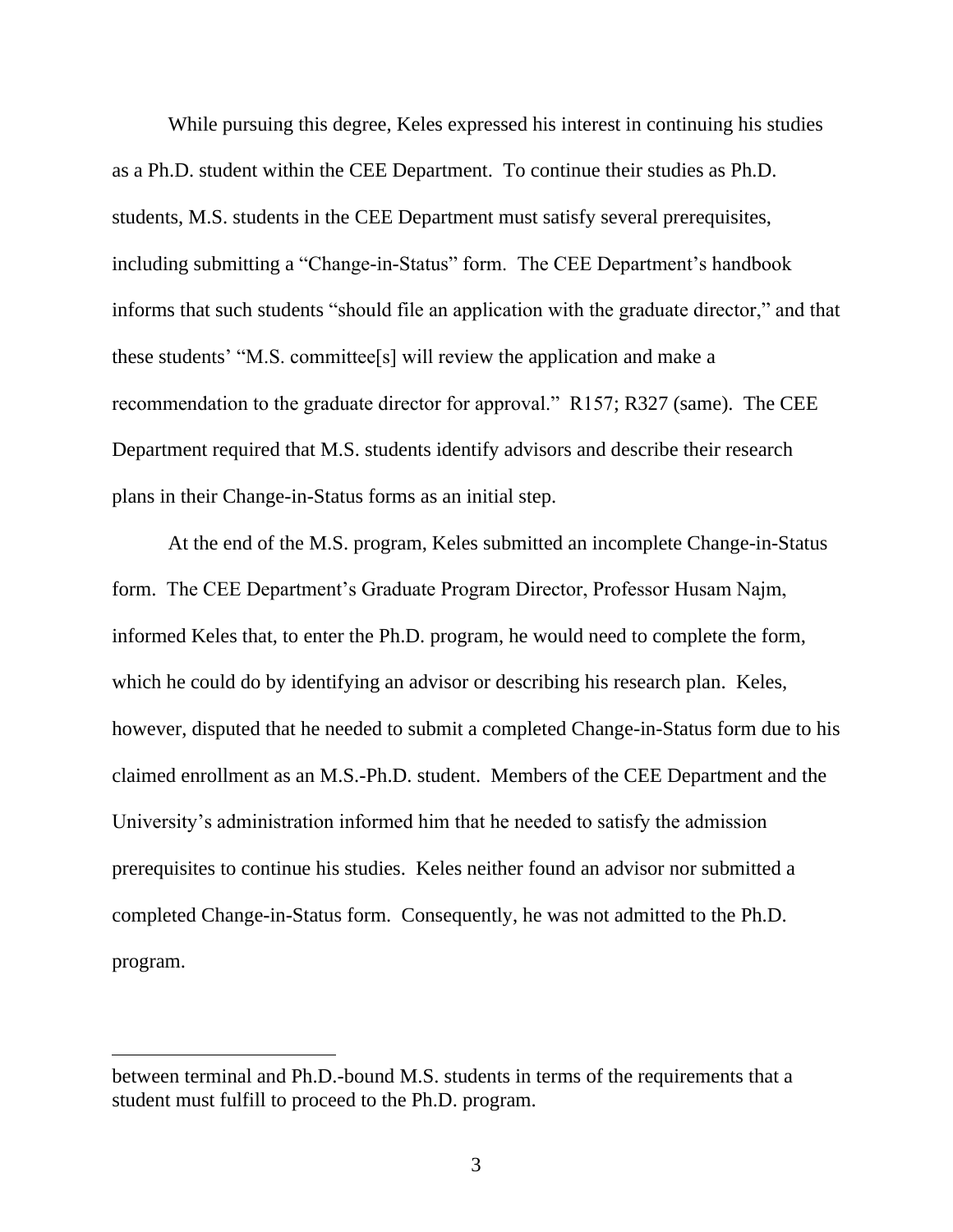Keles continued to seek to register for classes at Rutgers in 2015He, however, no longer had academic standing because he completed his M.S. studies and had not been admitted into another graduate program. Accordingly, the University's Administration informed Keles that his lack of academic standing prevented him from registering for any courses at the University. 2

In 2017, Keles sued Rutgers and several individual defendants in New Jersey State Court, alleging contract, tort, statutory, and due process claims. After the case was removed to federal court, the District Court dismissed Keles's tort and state statutory claims and, in doing so, dismissed all claims against the individual defendants. 3 The case proceeded to discovery on the remaining claims against Rutgers: breach of contract, breach of the implied covenant of good faith and fair dealing, violation of due process under the New Jersey Constitution, and violation of due process under the United States Constitution. After discovery, Rutgers moved for summary judgment. In February 2021, the District Court granted Rutgers's motion.

Keles timely appealed the District Court's order granting Rutgers's motion for summary judgment.

<sup>&</sup>lt;sup>2</sup> Keles also had a financial hold which prevented him from registering for classes.

<sup>&</sup>lt;sup>3</sup> Keles appealed the District Court's order dismissing these claims, and we dismissed the appeal for lack of jurisdiction. *R.K. v. Bender*, No. 17-3574, 2018 WL 11232796 (3d Cir. July 31, 2018).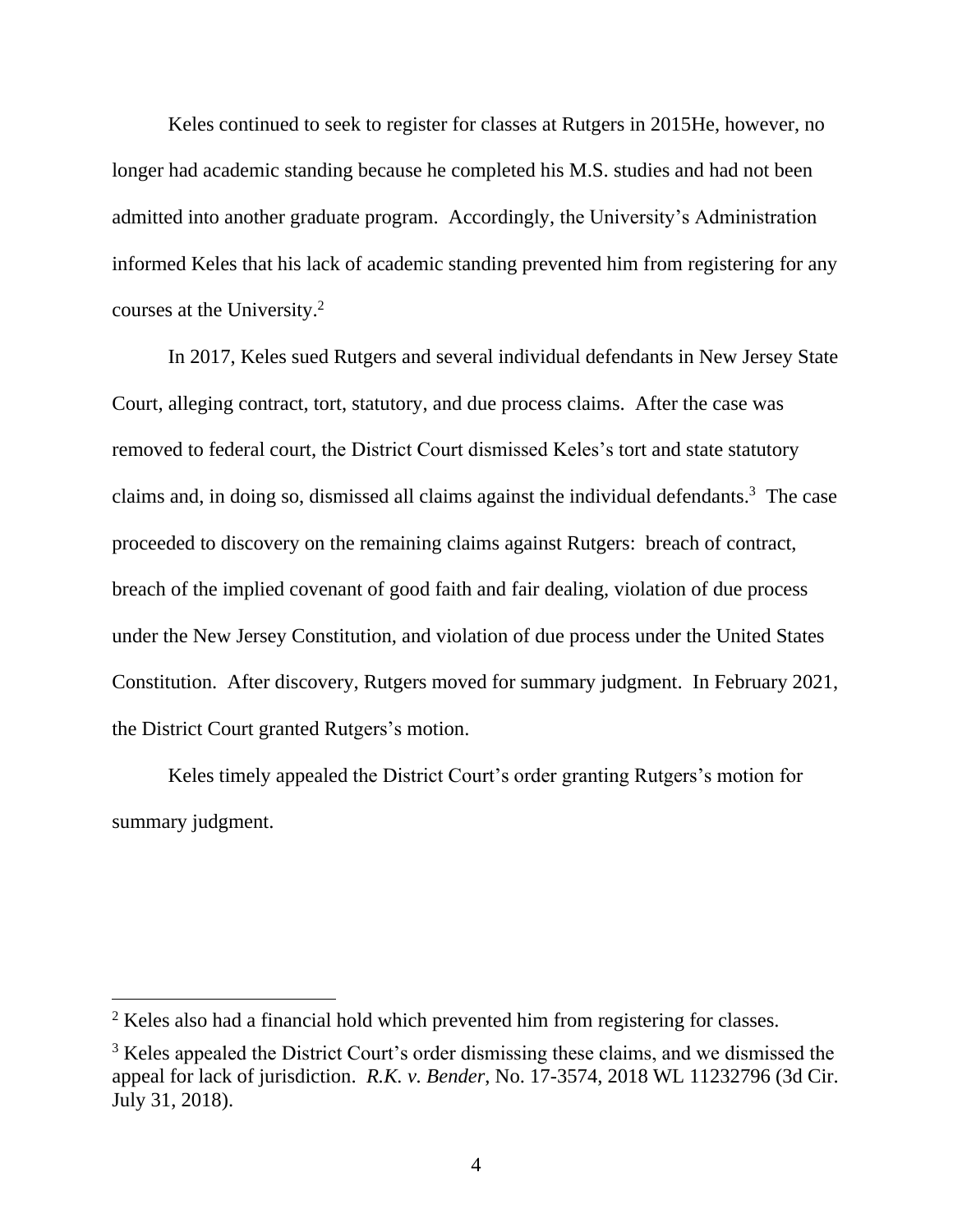The District Court granted summary judgment on all four of Keles's claims. We consider each in turn.

#### *A. Breach of Contract*

Under New Jersey law, "the relationship between [a] university and its students should not be analyzed in purely contractual terms." *Mittra v. Univ. of Med. & Dentistry of N.J.*, 719 A.2d 693, 694 (N.J. Super. Ct. App. Div. 1998); *see also Napolitano v. Trs. of Princeton Univ.*, 453 A.2d 263, 272 (N.J. Super. Ct. App. Div. 1982). To be sure, university students may pursue breach of contract claims against their academic institutions. *See Dougherty v. Drew Univ.*, 534 F. Supp. 3d 363, 373-74 (D.N.J. 2021). That said, when the claim pertains to an academic decision, courts consider only whether the university adhered to its policies and procedures when it made that decision. *Mittra*, 719 A.2d at 697.

Recognizing its limited role, the District Court held that Rutgers did not "breach[] any policy, let alone in a substantial and clearly identified way" when it did not permit Keles to continue his studies as a Ph.D. student. R436-37 (internal quotation marks and

<sup>4</sup> The District Court had jurisdiction under 28 U.S.C. § 1331 and 28 U.S.C. § 1367(a). We have jurisdiction under 28 U.S.C. § 1291. We engage in "plenary (that is, unrestricted) review" of the District Court's grant of summary judgment. *Clews v. Cnty. of Schuylkill*, 12 F.4th 353, 358 (3d Cir. 2021). During this review, we consider "the facts in the light most favorable to the nonmoving party." *Id.* We will affirm a grant of summary judgment "only where there is no genuine dispute as to any material fact and the movant is entitled to judgment as a matter of law." *Id.* (internal quotation marks and citation omitted).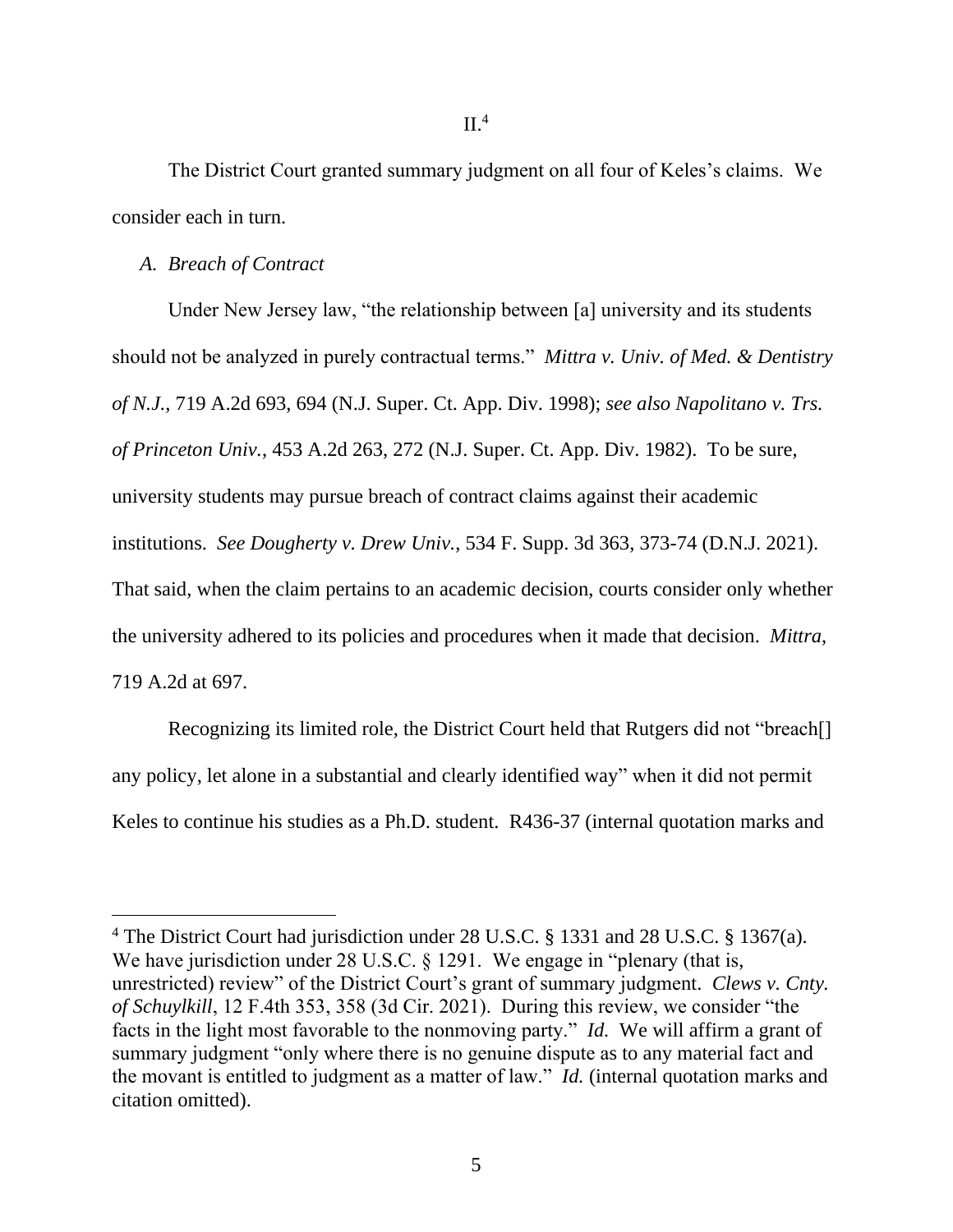citation omitted). We agree. Under the CEE Department's policies, Keles needed to submit a Change-in-Status form to the Department's Graduate Program Director as one of the first steps to seek admission to the Ph.D. program. The Department alerted M.S. students, who, like Keles, wished to continue their studies as Ph.D. students, to this prerequisite in its handbook, which explained that "[s]tudents who completed the department's M.S. degree requirements and are interested in continuing to the doctoral program should file an application with the graduate director," and that their admission would require the Graduate Program Director's "approval." R157 (2009 handbook); R327 (2015 handbook). Although Keles was aware of this requirement, he never submitted a completed application. Rather than departing from its "published rules and regulations," *Mittra*, 719 A.2d at 698, Rutgers followed them.

Keles contends that, because Rutgers admitted him as a Ph.D. student in 2009, he never needed to reapply to the Ph.D. program. He is mistaken. The CEE Department admitted Keles as a Ph.D. student for the 2009 spring term, but his offer of admission lapsed when he failed to enroll in classes that term. Indeed, he began his studies at Rutgers in the fall of 2009 only after he applied to and was admitted to the M.S. program. After Rutgers readmitted him, Keles claims that Rutgers misclassified him as a terminal M.S. student rather than as an M.S.-Ph.D. student. This is a distinction without a difference; all M.S. students must seek admission to the Ph.D. program to continue their studies beyond their initial programs. Keles did not. Rutgers adhered to its policies, so we see "no sound basis for [further] judicial intervention in this case." *Mittra*, 719 A.2d at 698.

6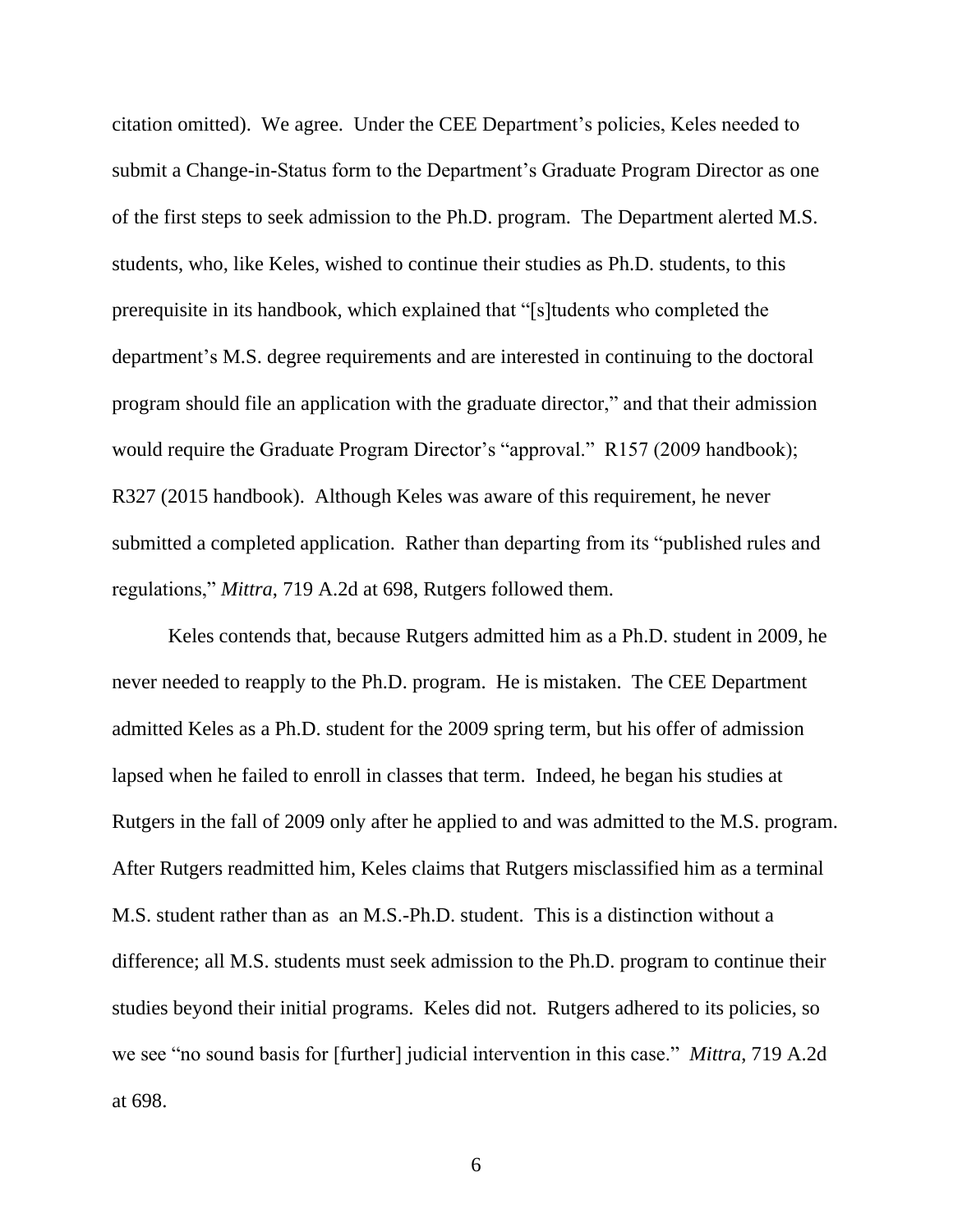#### *B. Breach of the Implied Covenant of Good Faith and Fair Dealing*

All contracts contain an implied covenant of good faith and fair dealing under New Jersey law. *Wilson v. Amerada Hess Corp.*, 773 A.2d 1121, 1126 (N.J. 2001). To establish a breach of this covenant, the plaintiff must show "that the party alleged to have acted in bad faith has engaged in some conduct that denied the benefit of the bargain originally intended by the parties." *Brunswick Hills Racquet Club, Inc. v. Route 18 Shopping Ctr. Assocs.*, 864 A.2d 387, 396 (N.J. 2005) (internal quotation marks and citation omitted). Whether it breaches this covenant turns on whether the party to the contract "exercises its discretionary authority [under that contract] arbitrarily, unreasonably, or capriciously, with the objective of preventing the other party from receiving its *reasonably expected fruits under the contract*." *Wilson*, 773 A.2d at 1130 (emphasis added).

The District Court granted summary judgment for Rutgers on Keles's claim because (1) the record demonstrated that Keles "was [not] denied anything to which he was entitled by contract," and (2) even if he were, Keles presented no evidence that Rutgers denied him a contractual entitlement in bad faith. R439. We agree. For the reasons explained above, Keles never had a contractual right to continue his studies as a Ph.D. student, and the record reveals no evidence Rutgers acted in bad faith. Consequently, he cannot seek recourse under the covenant of good faith and fair dealing.

7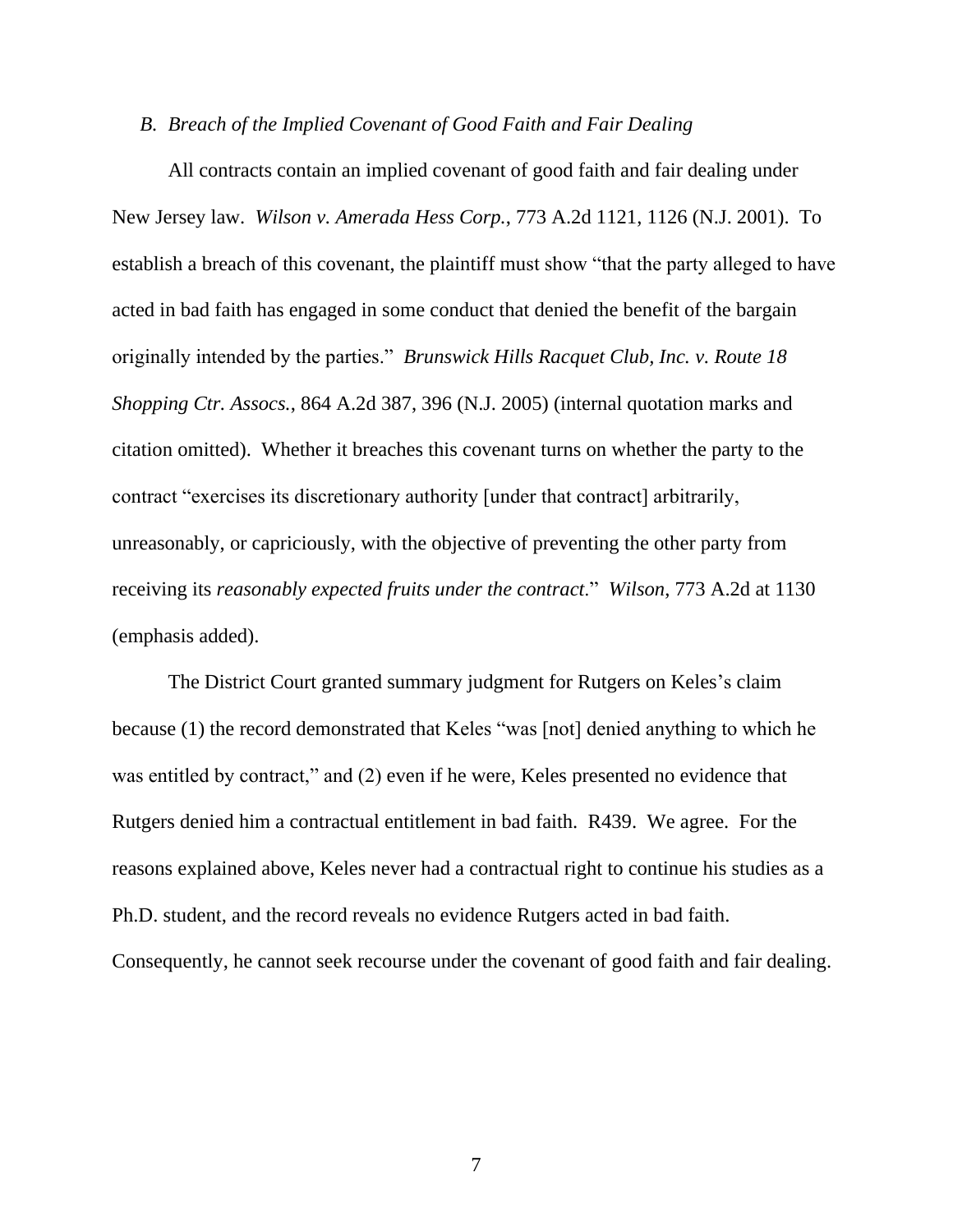# *C. Violation of Due Process<sup>5</sup>*

Turning to Keles's procedural due process claims first, we agree with the District Court's analysis. Procedural due process requires "that a deprivation of life, liberty, or property be preceded by notice and opportunity for hearing appropriate to the nature of the case."<sup>6</sup> *Cleveland Bd. of Educ. v. Loudermill*, 470 U.S. 532, 542 (1985) (internal quotation marks and citation omitted). The type of notice and the type of hearing the Due Process Clause requires, however, depends on the context. *Gilbert v. Homar*, 520 U.S. 924, 930 (1997). And, in academic settings, more informal forms of notice and hearings suffice. *See Bd. of Curators of Univ. of Mo. v. Horowitz*, 435 U.S. 78, 89-90 (1978). Before a public university dismisses a student for disciplinary reasons, the Due Process Clause requires that it afford "rudimentary precautions against unfair or mistaken findings of misconduct and arbitrary exclusion." *See Goss v. Lopez*, 419 U.S. 565, 581 (1975) (considering the requirements when suspending a student). If the university dismisses a student for academic reasons, it faces an even lower hurdle; it need only provide "an 'informal-give-and-take' between the student and the administrative body"

<sup>5</sup> Keles brings due process claims under both the New Jersey and United States Constitutions. New Jersey courts employ the United States Constitution's standards when assessing procedural and substantive due process claims under the New Jersey Constitution. *See Roman Check Cashing, Inc. v. N.J. Dep't of Banking & Ins.*, 777 A.2d 1, 3 (N.J. 2001); *State ex rel. Cumberland Cnty. v. One 1990 Ford Thunderbird*, 852 A.2d 1114, 1125 (N.J. Super. Ct. App. Div. 2004). Thus, we analyze Keles's state and federal claims together.

<sup>&</sup>lt;sup>6</sup> As the District Court noted, whether Keles had a property interest in his continued graduate education is not at issue, and Rutgers has advanced no such argument before us.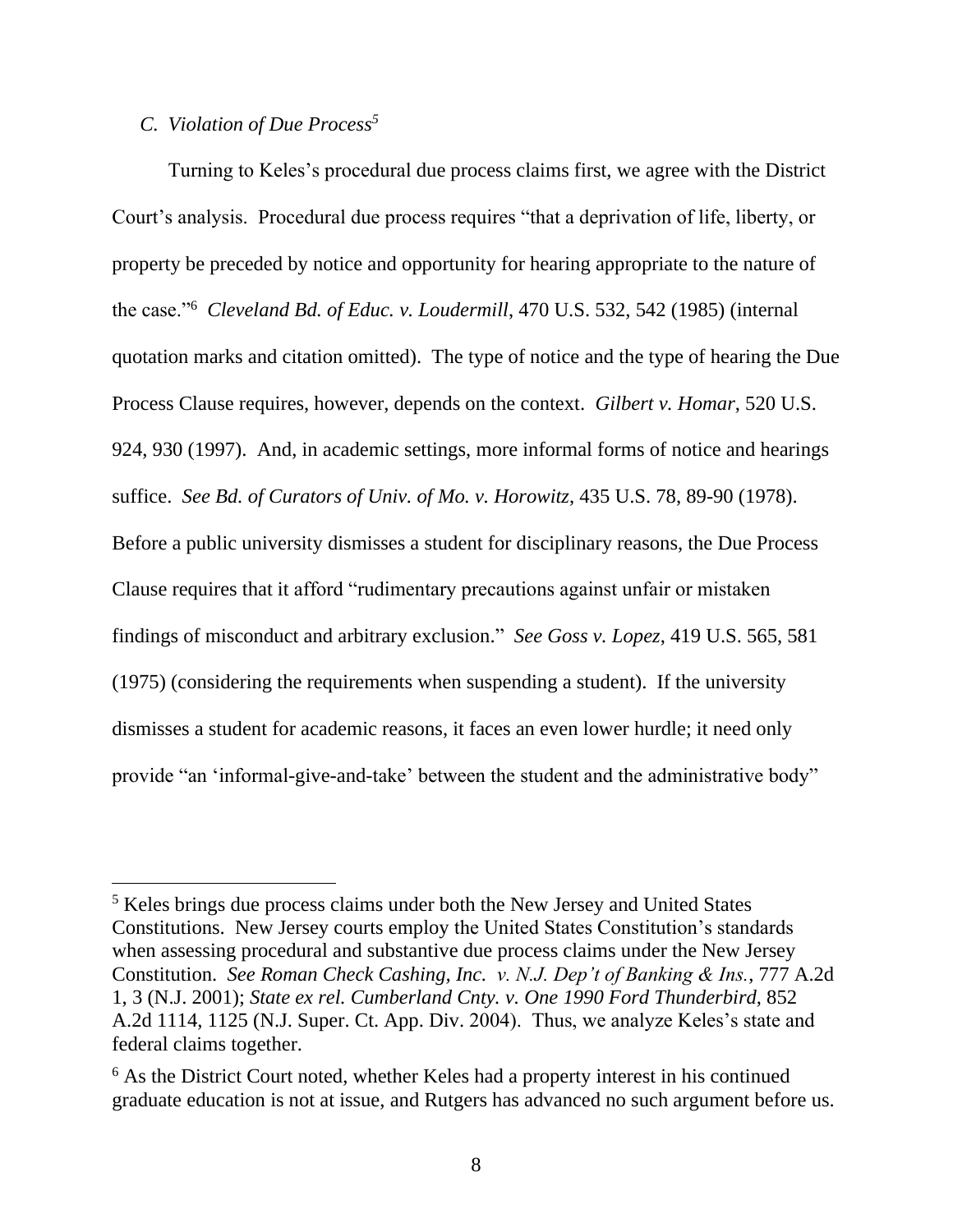responsible for the dismissal. *Mauriello v. Univ. of Med. & Dentistry of N.J.*, 781 F.2d 46, 50 (3d Cir. 1986) (quoting *Horowitz*, 435 U.S. at 90).

The District Court, which assumed that Rutgers's decision to deny Keles the opportunity to continue to register for classes qualifies as a dismissal, <sup>7</sup> determined that there was no genuine issue of material fact that Rutgers afforded Keles sufficient process before dismissing him. Before us, Keles argues that the District Court erred, contending that Rutgers's procedures fell short of the Due Process Clause's requirements because it failed to conduct an "informal faculty evaluation" before dismissing him, *Mauriello*, 781 F.2d at 51, and to ensure its decision to dismiss him "was careful and deliberate," *Horowitz*, 435 U.S. at 85. These contentions lack support. As the District Court recognized, Rutgers (1) published its requirements for M.S. students to be admitted to the Ph.D. program in the graduate student handbook, (2) informed Keles repeatedly of his need to satisfy these requirements if he intended to continue his studies, (3) allowed Keles to present his position to the University's faculty and administration, and (4) determined and informed Keles that he no longer had academic standing after he failed to satisfy the prerequisites for admission to the Ph.D. program. The Due Process Clause does not require Rutgers to do more. Thus, we too conclude that Rutgers is entitled to summary judgment on Keles's procedural due process claims.

 $7$  We, too, assume that Rutgers dismissed Keles for our analysis, yet we note the oddity of doing so. Rutgers no longer allowed Keles to take classes because he completed his course of study, graduated, and received his degree.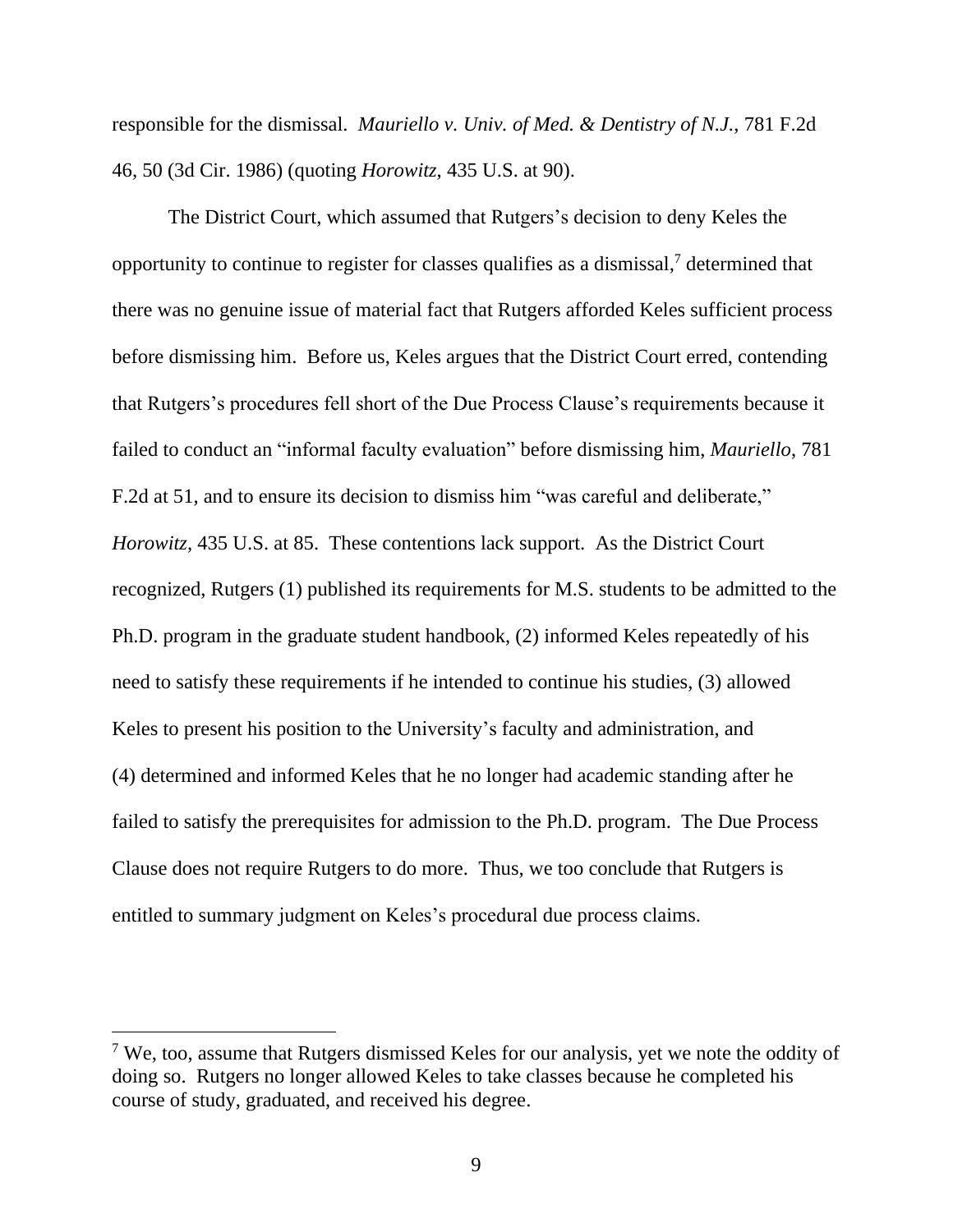Keles also advances substantive due process claims. The District Court addressed Keles's procedural due process claims alone, reasoning that he had failed to develop his substantive ones. We need not decide whether Keles preserved these claims for appeal because they fail on the merits.<sup>8</sup>

Neither we nor the Supreme Court have held that students have a constitutionally protected interest in continued graduate education. *See Regents of Univ. of Mich. v. Ewing*, 474 U.S. 214, 222-23 (1985); *Mauriello*, 781 F.2d at 52. Rather, when faced with claims like Keles's, both we and the Court have assumed that the Due Process Clause protects the asserted interest. *Ewing*, 474 U.S. at 222-23; *Mauriello*, 781 F.2d at 52. We do the same here.

As we review Keles's substantive due process claim, "we are required to show 'great respect for the faculty's professional judgment.'" *Mauriello*, 781 F.2d at 52 (quoting *Ewing*, 474 U.S. at 225). We consider only whether Rutgers "acted arbitrarily" in determining that Keles no long had academic standing after he graduated from his M.S. program. *Ewing*, 474 U.S. at 225. In other words, for Keles's claim to survive summary judgment, there must be a genuine issue of material fact that Rutgers's decision constituted "such a substantial departure from accepted academic norms as to demonstrate that [it] did not actually exercise professional judgment." *Ewing*, 474 U.S. at 225.

<sup>8</sup>